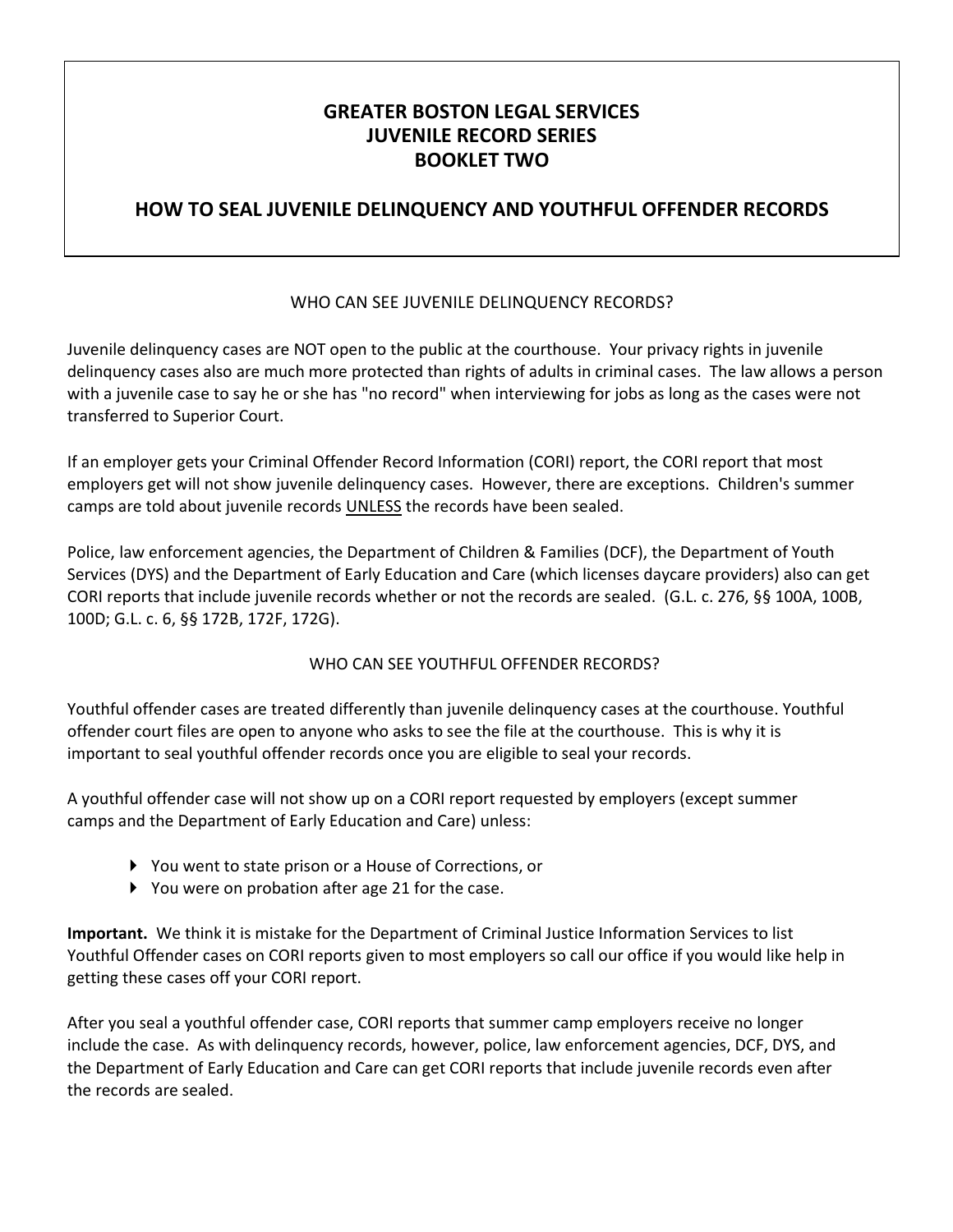## WHEN CAN YOU SEAL DELINQUENCY AND YOUTHFUL OFFENDER RECORDS?

Delinquency and youthful offender cases can be sealed 3 years after the cases close if:

- you no longer have any criminal cases pending (going on) in the Juvenile Court or in an adult court, AND
- you have no new delinquency adjudications or convictions (except motor vehicle convictions with a fine not greater than \$50) during the last 3 years, AND
- you were not committed to DYS (or another juvenile facility) and also were not imprisoned during the last 3 years in or outside Massachusetts, AND
- you are not presently required to register as a sex offender. (G.L. c. 276, § 100B; G.L. c. 6, § 178G).

**IMPORTANT.** If you are not a U.S. citizen, you should consult with an immigration attorney before sealing your records. It also is a good idea to get certified copies of docket sheets at the courthouse before sealing any records. You will likely need these copies, especially if you were adjudicated to be a youthful offender, for immigration purposes or if you are applying for a job with a high security clearance.

Once your record is sealed, you cannot look at your file at the courthouse or get copies of the file unless you file a motion and a judge makes an order to "unseal" the record. You also could ask the Commissioner of Probation at One Ashburton Place, Boston, MA 02118 to help you unseal your file.

## HOW DO YOU SEAL JUVENILE RECORDS IN MASSACHUSETTS?

After your juvenile record is 3 years old as described above, you can seal it by filling out and mailing in the same form used to seal adult convictions. A blank form you can use is attached to this booklet.

## FOR MORE INFORMATION OR LEGAL HELP

- If you live in the Boston area, call 617-603-1700 or 617-371-1234 and you'll be screened for eligibility for an intake for Greater Boston Legal Services (GBLS). GBLS is not able to take every case, but may be able to refer you to other programs for help.
- To find a legal aid program near you, go to website on the internet: [www.masslegalhelp.org](http://www.masslegalhelp.org/)
- For legal help or referral with ongoing juvenile court cases in the Boston area:
	- Youth Advocacy Project, Roxbury, MA: 617-989-8100 ext. 8144
	- Children's Law Project, Lynn, MA: 781-581-1977
- To find out more about CORI, go to the Mass Legal Help website[: www.masslegalhelp.org](http://www.masslegalhelp.org/)

**This information is provided as a public service by Greater Boston Legal Services and does not constitute legal advice which can only be given to you by your own attorney. This booklet relates only to Massachusetts juvenile records and laws in effect as of November 23, 2015.**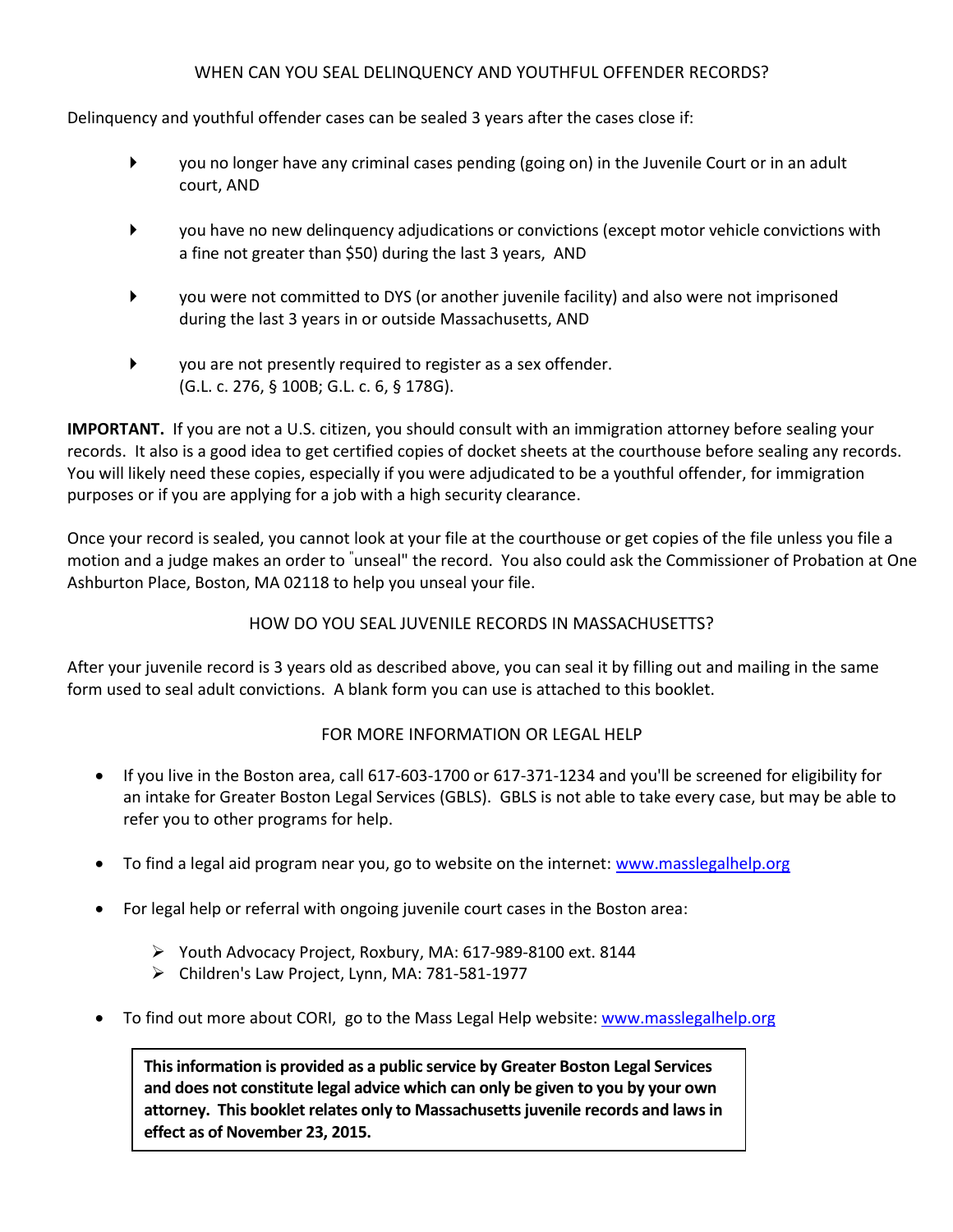## **SAMPLE PETITION TO SEAL**

| To: Commissioner of Probation, One Ashburton Place, Rm. 405, Boston, MA 02108                                     |
|-------------------------------------------------------------------------------------------------------------------|
| SELECT appropriate box(es). If 1, 2, or 3 are selected, you must sign the corresponding numbered affidavit below. |
|                                                                                                                   |

| <b>PART A</b>                                                   |           | Section 100B - Chapter 276. Delinquency (juvenile) cases, all sentence elements of which, and of any subsequent<br>court appearances, were completed 3 years prior to this request.                                                              |                                                                                                           |                       |            |             |  |  |  |
|-----------------------------------------------------------------|-----------|--------------------------------------------------------------------------------------------------------------------------------------------------------------------------------------------------------------------------------------------------|-----------------------------------------------------------------------------------------------------------|-----------------------|------------|-------------|--|--|--|
| $1 - 4$                                                         | 2         | Section 100A - Chapter 276. Misdemeanor cases, all sentence elements of which, and any subsequent court<br>appearances, were completed 5 years prior to this request (or, which was a felony when committed, and is<br>presently a misdemeanor). |                                                                                                           |                       |            |             |  |  |  |
| Read this form<br>carefully and<br>be sure to sign<br>it twice. | з         | Section 100A - Chapter 276. Felony cases, all sentence elements of which, and of any subsequent court<br>appearances, were completed 10 years prior to this request. For eligible sex offenses 15 years prior to this request.                   |                                                                                                           |                       |            |             |  |  |  |
|                                                                 |           | offense continue to be a crime under a different designation.                                                                                                                                                                                    | Section 100A - Chapter 276. Recorded offense which is no longer a crime, except where the elements of the |                       |            |             |  |  |  |
| Print                                                           | Doc       | Toby                                                                                                                                                                                                                                             | Xarier                                                                                                    | Date of Birth:        |            | $7/4/19$ PT |  |  |  |
|                                                                 | Last name | <b>First name</b>                                                                                                                                                                                                                                | Middle name                                                                                               |                       |            |             |  |  |  |
| Alias/Maiden/Previous name                                      | N/A       | (not appliceble)                                                                                                                                                                                                                                 |                                                                                                           |                       |            |             |  |  |  |
|                                                                 |           |                                                                                                                                                                                                                                                  |                                                                                                           |                       |            |             |  |  |  |
| <b>Mailing Address</b>                                          | JUMP      | Street                                                                                                                                                                                                                                           | City<br>Boston                                                                                            | State MA              | Zip        | ひとハイ        |  |  |  |
| Occupation                                                      | student   |                                                                                                                                                                                                                                                  | <b>Social Security #</b><br>012-34-5678                                                                   | <b>Place of Birth</b> | Boshn      |             |  |  |  |
| <b>Father's Name</b>                                            | Jamer Doe | <b>Mother's Maiden Name</b>                                                                                                                                                                                                                      | Cora Smith                                                                                                | Husband/Wife's Name   | <b>PIA</b> |             |  |  |  |

In accord with the provision of Chapter 276, Sections 100A and 100B, as established by Chapter 686 of the Acts of 1971, Chapter 404 of the Acts of 1972, Chapter 322 of the Acts of 1973 and Chapter 256 of the Acts of 2010, respectively, I hereby request that my record of adult criminal and/or juvenile Massachusetts court appearances and dispositions be sealed forthwith.

To the best of my knowledge:

 $\mathbf{1}$ 

a) My delinquency court appearances or dispositions including court supervision, probation, commitment or parole, the records for which are to be sealed, terminated not less than three years prior to said request; b) I have not been adjudicated delinquent or found guilty of any criminal offense within the commonwealth in the three years preceeding such request, except motor vehicle offenses in which the penalty does not exceed a fine of fifty dollars nor been imprisoned under sentence or committed as a delinquent within the commonwealth within the preceeding three years; and c) I have not been adjudicated delinquent or found guilty of any criminal offenses in any other state, United States possession or in a court of federal jurisdiction, except such motor vehicle offenses as aforesaid, and have not been imprisoned under sentence or committed as a delinquent in any other state or county within the preceeding three years.

Signed under penalties of perjury,

**Signature of Petitioner** 

To the best of my knowledge:

a) All of my court appearance and court disposition records, including any period of incarceration or custody for any misdemeanor occurred not less than five years prior to this request; b) that my court appearance and court disposition records, including any period of incarceration or custody for any felony occurred not less than ten years prior to this request; c) that I have not been found guilty of any criminal offense within the commonwealth in the case of a misdemeanor, five years before such request, and in the case of a felony, ten years before such request, except motor vehicle offenses in which the penalty does not exceed a fine of fifty dollars; d) I have not been convicted of any criminal offense in any other state, United States possession or in a court of federal jurisdiction, except such motor vehicle offenses as aforesaid, and have not been imprisoned in any other state or county in the case of a misdemeanor within the preceeding five years and in the case of a felony the preceeding ten years; and e) my record does not include convictions of offenses other than those to which the section applies, or convictions for violations of sections 121 to 131 H, inclusive, of chapter 140 or for violations of chapter 268 or chapter 268 A.

Signed under penalties of perjury,

**Signature of Petitioner** 

PETITIONER NOT TO WRITE BELOW THIS LINE

02 03 04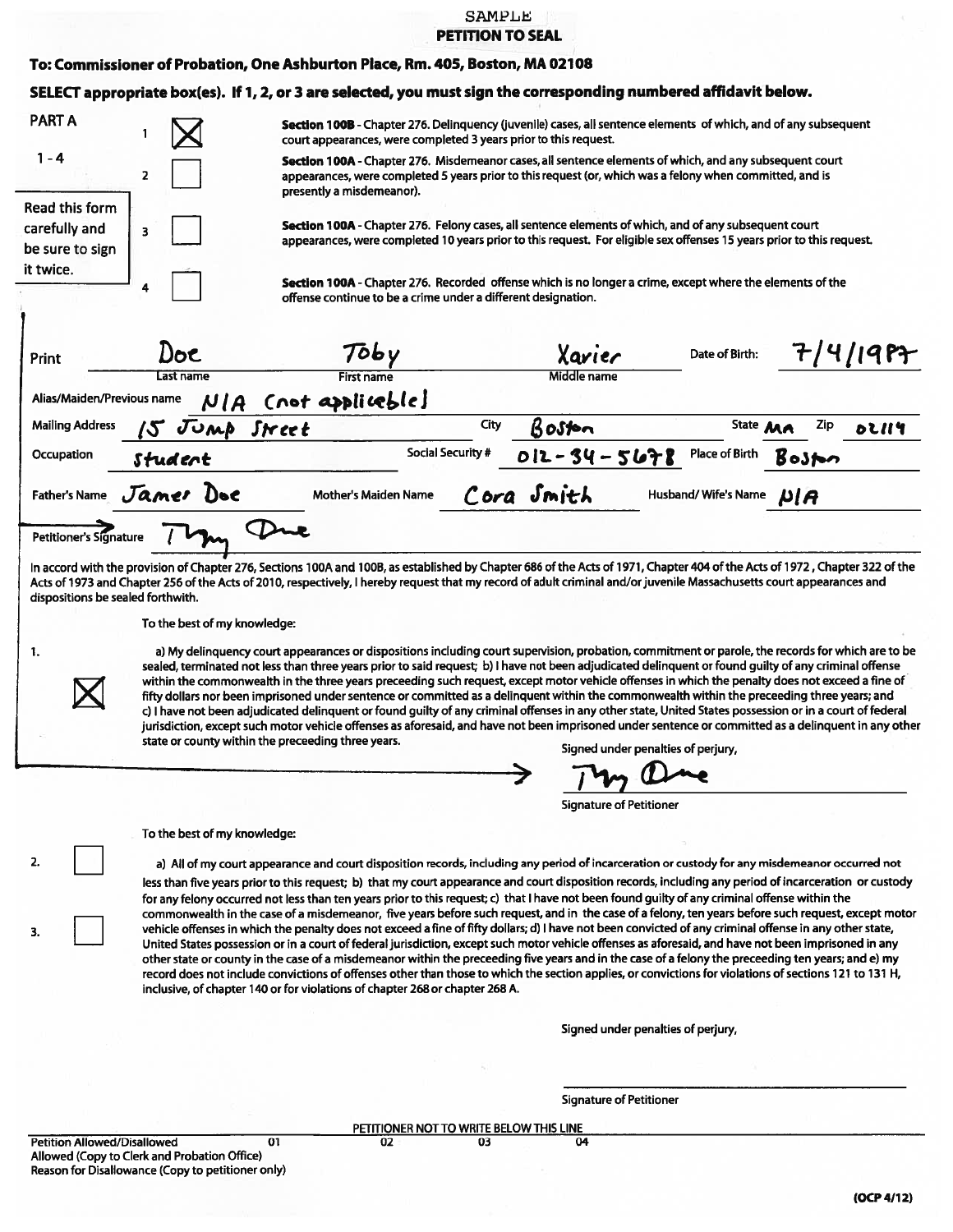# **SAMPLE PETITION TO SEAL RECORDS AND FORM YOU CAN USE TO SEAL RECORDS BY MAIL**